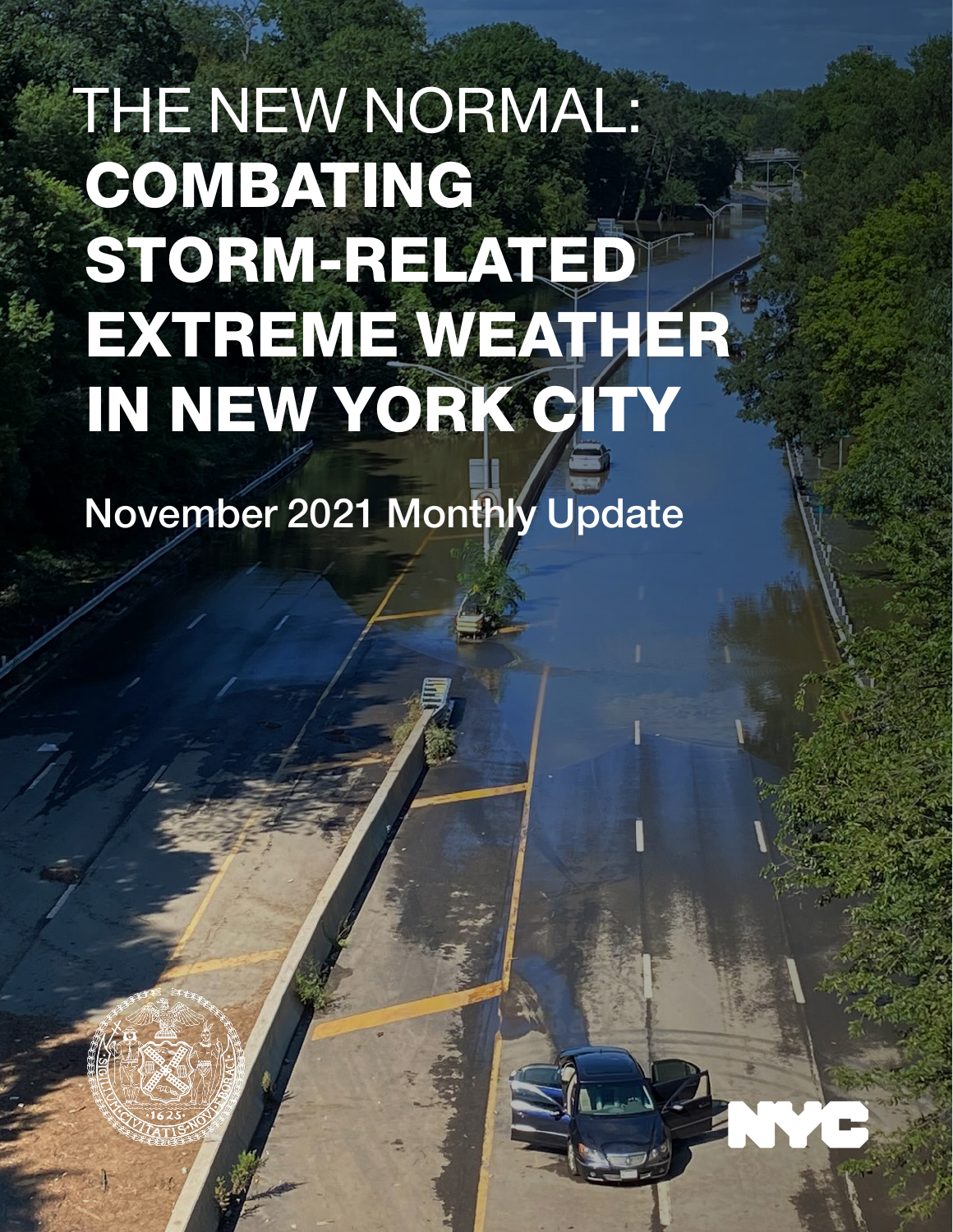# Table of Contents

| <b>Introduction</b>                  | 3  |
|--------------------------------------|----|
| <b>Key Progress in November 2021</b> |    |
| <b>Update on Federal Support</b>     | 8  |
| <b>Update on All Initiatives</b>     | 10 |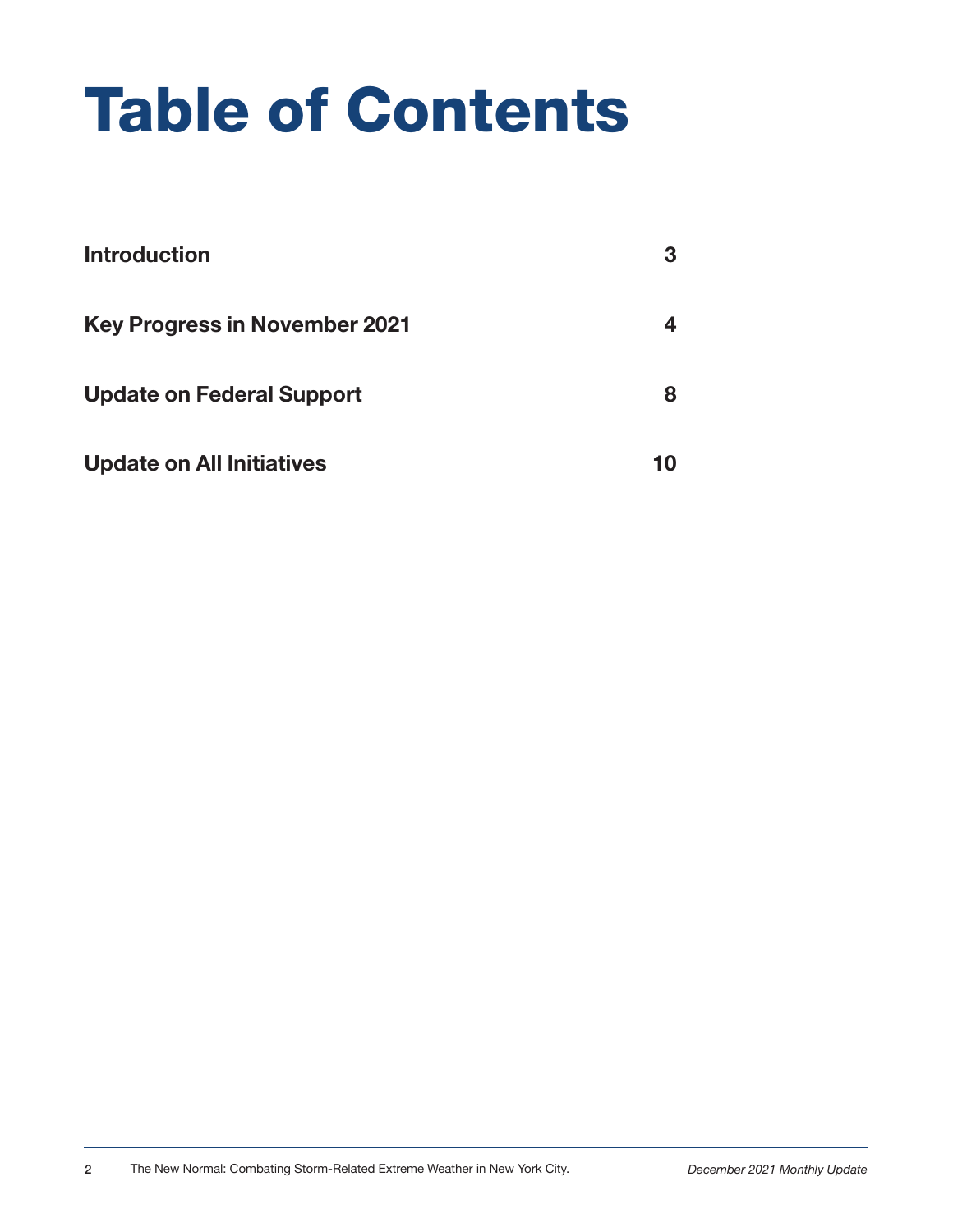# Introduction

On September 27, 2021, the de Blasio Administration released The New Normal: Combatting Storm-Related Extreme Weather in New York City. The report was delivered to the Mayor by the Extreme Weather Response Task Force, a top-level convening of senior leaders across City agencies, along with outside experts on climate change and resiliency. A full copy of the report can be found here: [https://on.nyc.gov/IdaReport.](https://www1.nyc.gov/assets/orr/pdf/publications/WeatherReport.pdf)

The New Normal described a new reality for our city — one in which extreme storms are more frequent and more intense, and even so-called storm "remnants" like those from Ida are as ferocious and dangerous as those aimed directly at New York City. The report called on City government and its agencies to educate, train, and acclimate all New Yorkers to this new world, and implement more aggressive planning to prepare for the worst-case scenario in every instance. The New Normal laid out a series of protocol and policy enhancements to achieve these goals, and identified short- and long-term infrastructure upgrades to transform the City's readiness. The report also called on all levels of government – from the New York City Council to New York State to the Federal government – to work in common cause, advocating for specific legislation and collaboration to protect New Yorkers.

Finally, The New Normal documented the de Blasio Administration's commitment to update New Yorkers on the progress of these initiatives consistently through the end of the Administration, in a series of monthly progress reports. The Task Force released the first monthly update on November 5, 2021, which can be found here: [https://www1.nyc.gov/assets/orr/pdf/publications/110521-weather-report-al-004.pdf.](https://www1.nyc.gov/assets/orr/pdf/publications/110521-weather-report-al-004.pdf) The following pages contain the second and final monthly update of the de Blasio Administration.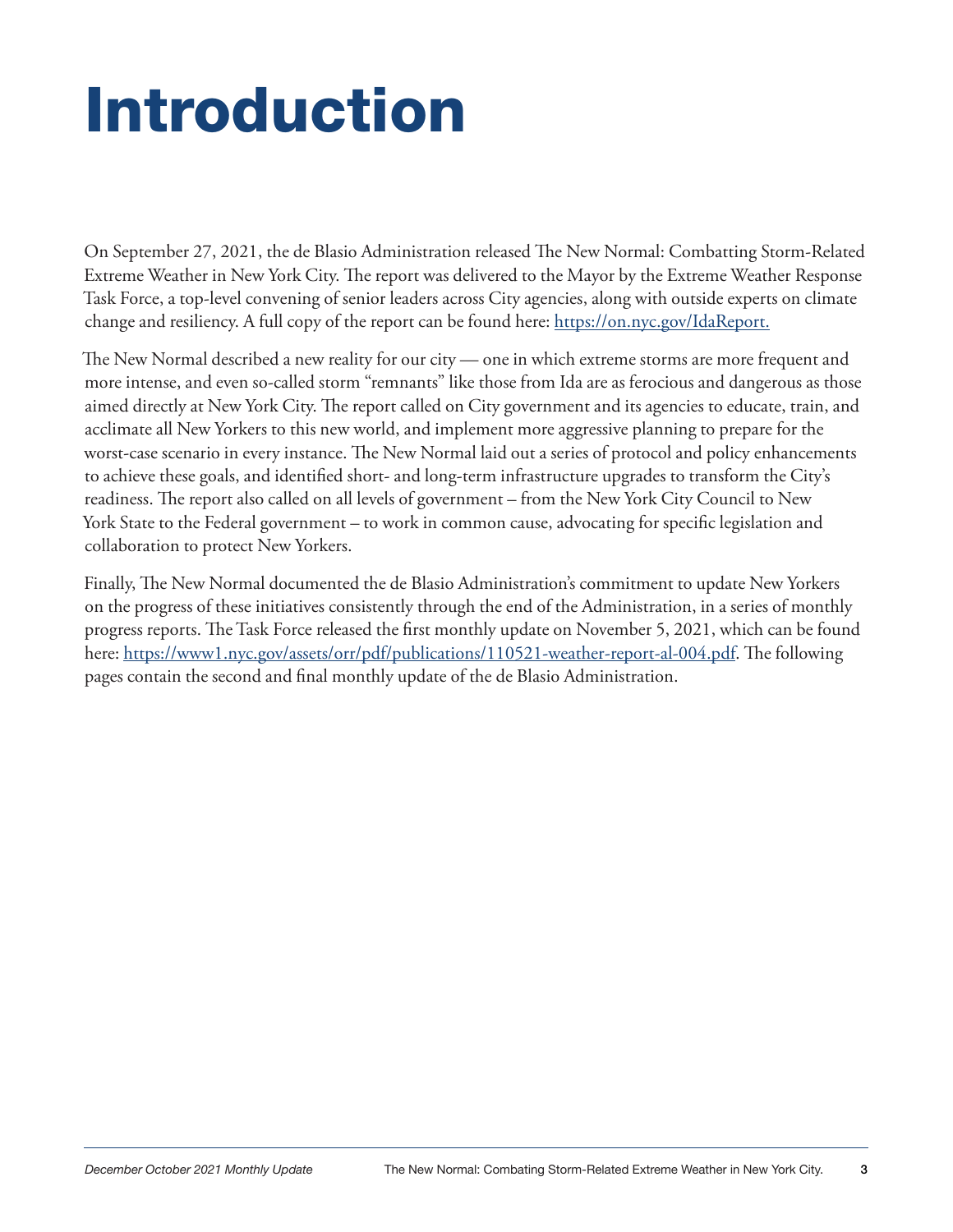# Key Progress in November 2021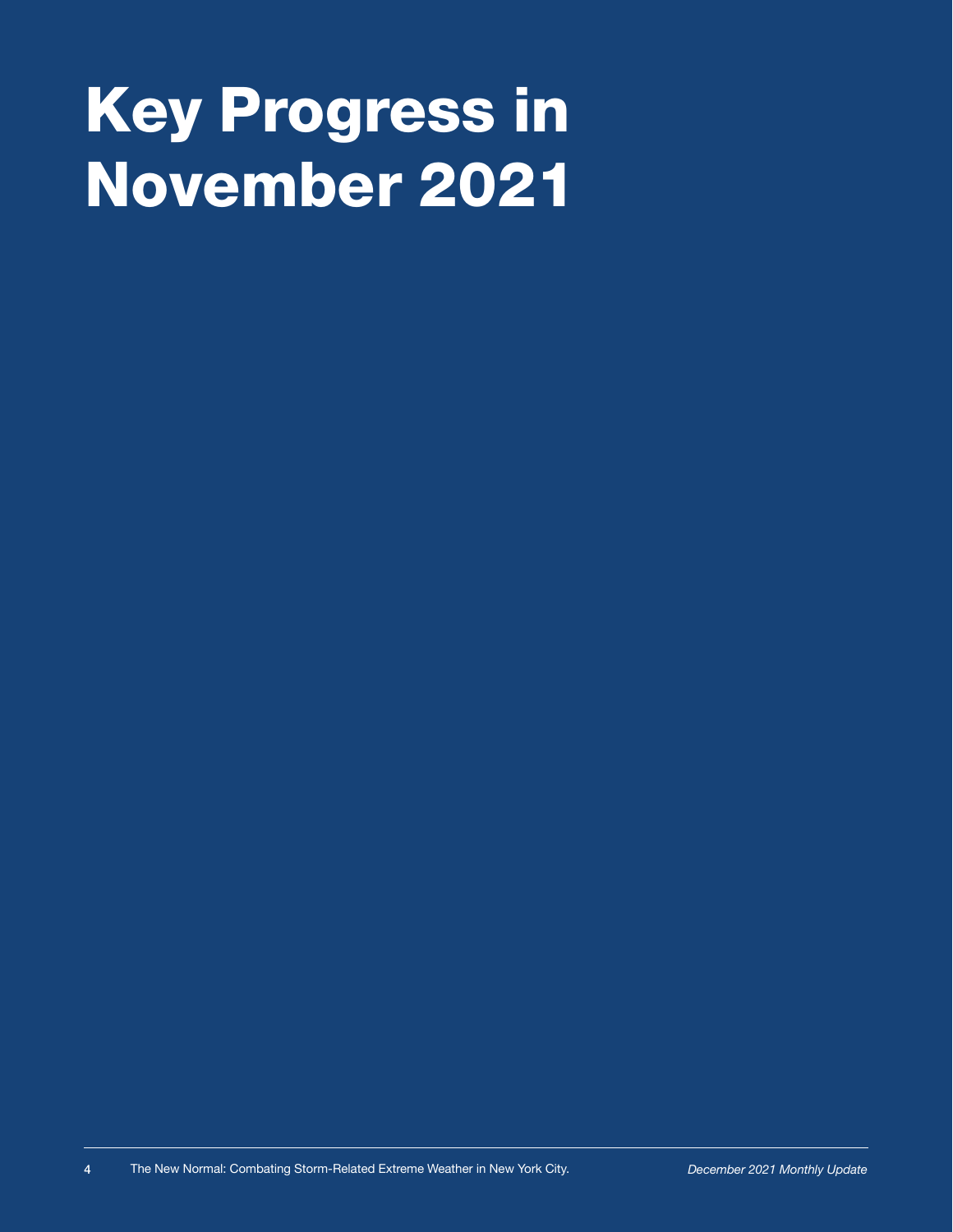Two months after the release of The New Normal: Combatting Storm-Related Extreme Weather in New York City, City agencies have made significant progress toward short-term goals identified in the report. This progress has occurred across a range of areas, including: assistance for New Yorkers still recovering from Ida; communications enhancements; new technology and metrics; infrastructure improvements; and significant steps taken to immediately protect those in basement units. Key steps from the past month include:

### **Ida Recovery**

### **• Continuing shelter for displaced residents.**

Immediately following Ida, the New York City Emergency Management (NYCEM) worked with the City's Department of Housing Preservation and Development (HPD) and American Red Cross (ARC) to establish an emergency hotel program for displaced residents. As of December 2021, the City continues to support more than 150 displaced families in emergency shelter. The Department of Social Services (DSS), Public Engagement Unit (PEU), and Brooklyn Community Services are working with each family to find long-term housing as needed, including through emergency vouchers and additional access to City and State resources.

### **• Continuing repairs for Ida-affected homes.**

The City also continues to assist New Yorkers whose homes suffered damage during Ida. This support includes working with each homeowner to navigate the FEMA financial assistance applications, and connecting homeowners to a dedicated list of New York City plumbers and electricians who are prioritizing Ida-affected repairs. In some cases, when FEMA financial assistance has not covered the full cost of damages, the City is working on reimbursing homeowners for necessary repairs. The City also continues to advocate for additional steps from FEMA to help affected homeowners:

**1. Aligning FEMA's assistance with local repair costs instead of a national standard.** Repairs in New York City often cost more than repairs in localities with a lower cost-of-living. FEMA should take this into account when providing financial aid to New York City families, instead of using a single national standard. On average, FEMA has given households ~\$5,000 for repairs which is lower than needed.

**2. Sharing detailed data on estimates and financial assistance with the City**. By sharing this critical information, the City can more quickly assess which homeowners need additional support from agencies.

**3. Growing FEMA's list of what is considered a "critical repair."** Too many homeowners affected by Ida have encountered bureaucracy in navigating FEMA's financial assistance applications – where certain household items like boilers are considered "critical" in some cases but not others, and repairs to some rooms are essential but not others. We urge FEMA to expand its list of what is considered for critical repairs to help New Yorkers return to their homes safely.

**4. Speeding up the process to get homeowners their financial aid.** Every day without financial aid is a day that families cannot schedule critical repairs and return safely to their homes. More than three months post-Ida, this aid must be a priority. Currently there are still 1,550 pending cases.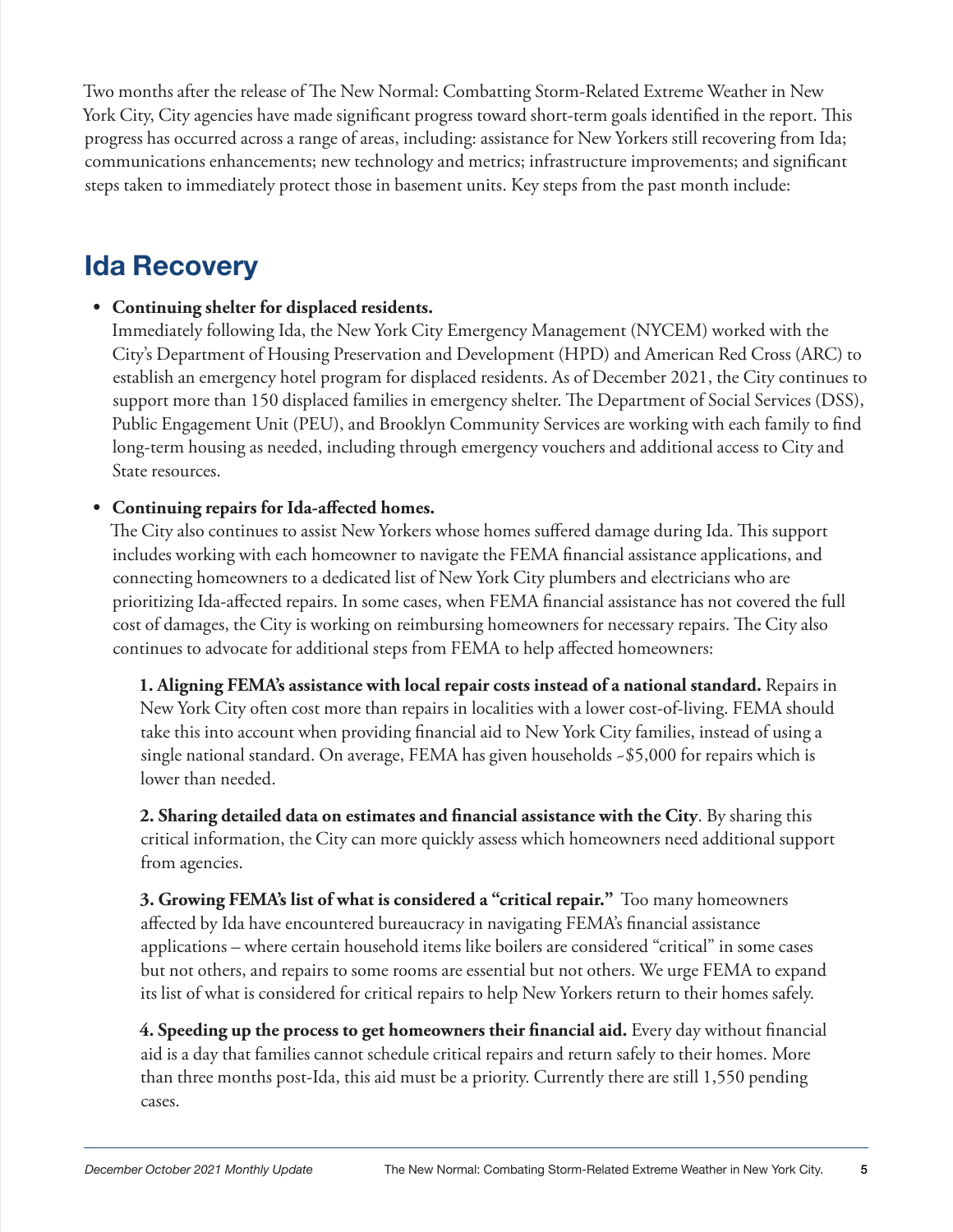### **Communications Enhancements**

#### **• New warning signage at flood-prone roadways.**

In the wake of Ida, DOT committed to adding warning signs for drivers at 100 flood-prone locations across the five boroughs – warning drivers that an upcoming stretch of roadway is prone to flooding in the event of bad weather, and urging them to avoid the area. In October, DOT installed the first two signs. In November, DOT installed an additional ten warning signs at the following locations:

#### **Brooklyn**

- Belt Parkway from VZB to Plumb Beach
- BQE between Atlantic Avenue and Summit Street

#### **Manhattan**

- 1st Avenue @ East 125th Street
- Harlem River Dr. south bound Exit @ W 155th Street

#### **Queens**

- ɽ Westbourne Ave Dunbar Street Norton Drive
- 39th Ave at Francis Lewis Blvd
- Cooper Avenue Underpass (between 74 St. and 69 Dr.)

#### **Staten Island**

- Mapleton Avenue and Grimsby Street
- ɽ Doty Avenue (between Robin Rd. and Fr. Capodanno Blvd.)
- Amboy Road (between Fawn Lane and Ainsworth)

The remaining 88 signs will be installed by June 1, 2022, ahead of the next hurricane season.

#### **• New outreach to basement and cellar residents.**

Following Ida, the City committed to overhauling its communications to basement and cellar dwellers who are most vulnerable to extreme storms. Over the past two months, the City has re-trained emergency workers on basement unit evacuations, created a new working group for basement apartment conversions, and started to build a catalogue of every basement unit in the city, as well as property owners and tenants

As part of building the catalogue, the City is currently conducting outreach, including door-to-door canvassing, to addresses with basement and cellar units. Immediately, we will connect these residents with NotifyNYC – the City's free emergency communications program – to ensure they receive urgent texts, phone calls, and warning messages ahead of extreme weather and evacuation notices.

### **Infrastructure Enhancements**

#### **• Sandbag distribution.**

Sandbags offer a simple but effective way to prevent or reduce flood water damage, acting as a wall that can form the first layer of defense or re-route water around, instead of through, buildings. In the wake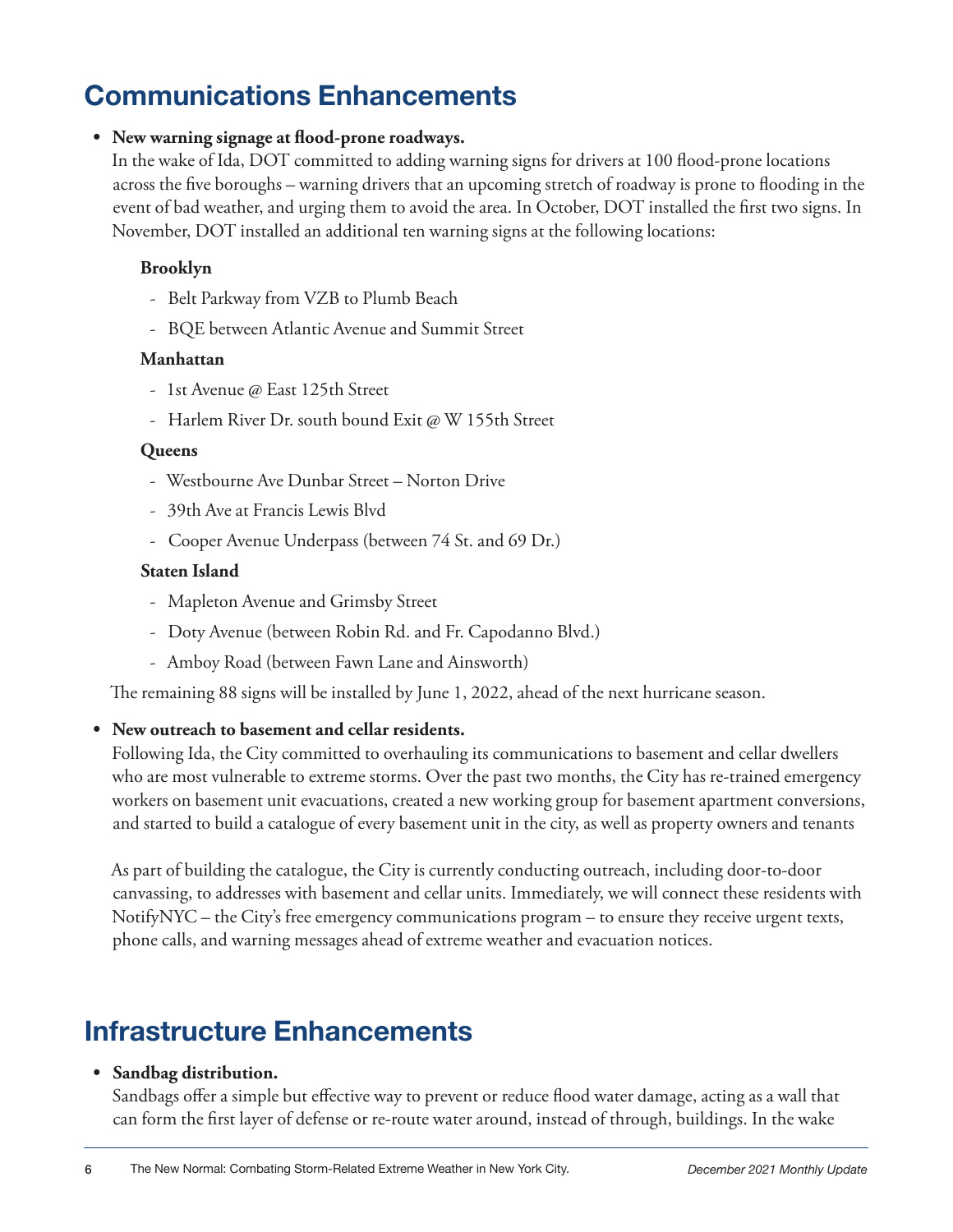of Ida, the Department of Transportation (DOT) committed to immediately procuring sandbags for residents in single-family to four-family homes in advance of future storms. In November, DOT set up five sites across the city and distributed more than 7,200 sandbags to vulnerable households. DOT will establish additional pick-up sites ahead of future extreme storms.

#### **• Drainage solutions for community driveways.**

Several community driveways, which are below-grade alleys behind residential streets that provide access to basement-level garages, are in low-lying areas that were significantly flooded during Ida. The City, led by the Department of Environmental Protection (DEP), has committed to connecting these driveways to nearby City sewers. DEP has completed the first two of these improvements in East Elmhurst, Queens, and distributed a maintenance guide to all community members. DEP will continue engineering evaluations and site surveys to develop solutions for additional 38 community driveways in the next six months.

### **• Relief sewer installation in Queens.**

During Ida, chronic flooding occurred in areas across the City. One area was in Jamaica, Queens, near the Greater Allen Senior Center – putting elderly and vulnerable New Yorkers at risk. The City has now begun a project to install 1,365 linear feet of storm sewer and 1,180 linear feet of water main in Hendrickson Place, 166th St., and 108th Ave. This relief sewer alongside the existing under-capacity storm sewer will alleviate flooding conditions and protect New Yorkers.

## **Long-Term Planning Updates**

**•** On **November 22**, the Administration announced a new pilot program that will help ensure new City infrastructure and public facilities are prepared for the worsening impacts of climate change. Under this program, 23 City capital agencies will begin designing and constructing dozens of new projects using the NYC Climate Resiliency Design Guidelines, which were developed by the Mayor's Office of Climate Resiliency (MOCR). These Guidelines translate future-looking climate change projections into technical guidance that engineers and architects will use as they design roads, buildings, sewer systems, hospitals, public housing, and other pieces of critical public infrastructure.

Forty pilots were selected through a rigorous process that considered climate exposure, equity, and project scope. They range in budget from \$3 million up to \$1 billion and include a wide diversity of facilities spread across all five boroughs. The cohort of projects will apply resilient design principles from the very beginning of their design.

**•** On **November 30**, the Administration released the November Financial Plan which included additional funding to implement recommendations put forward in The New Normal, including: an expanded sensor network, a database of basement apartments, green infrastructure maintenance, and staffing for wetlands management. This plan includes a new \$39 million expense allocation, in addition to the \$2.4 billion in capital funding for these projects.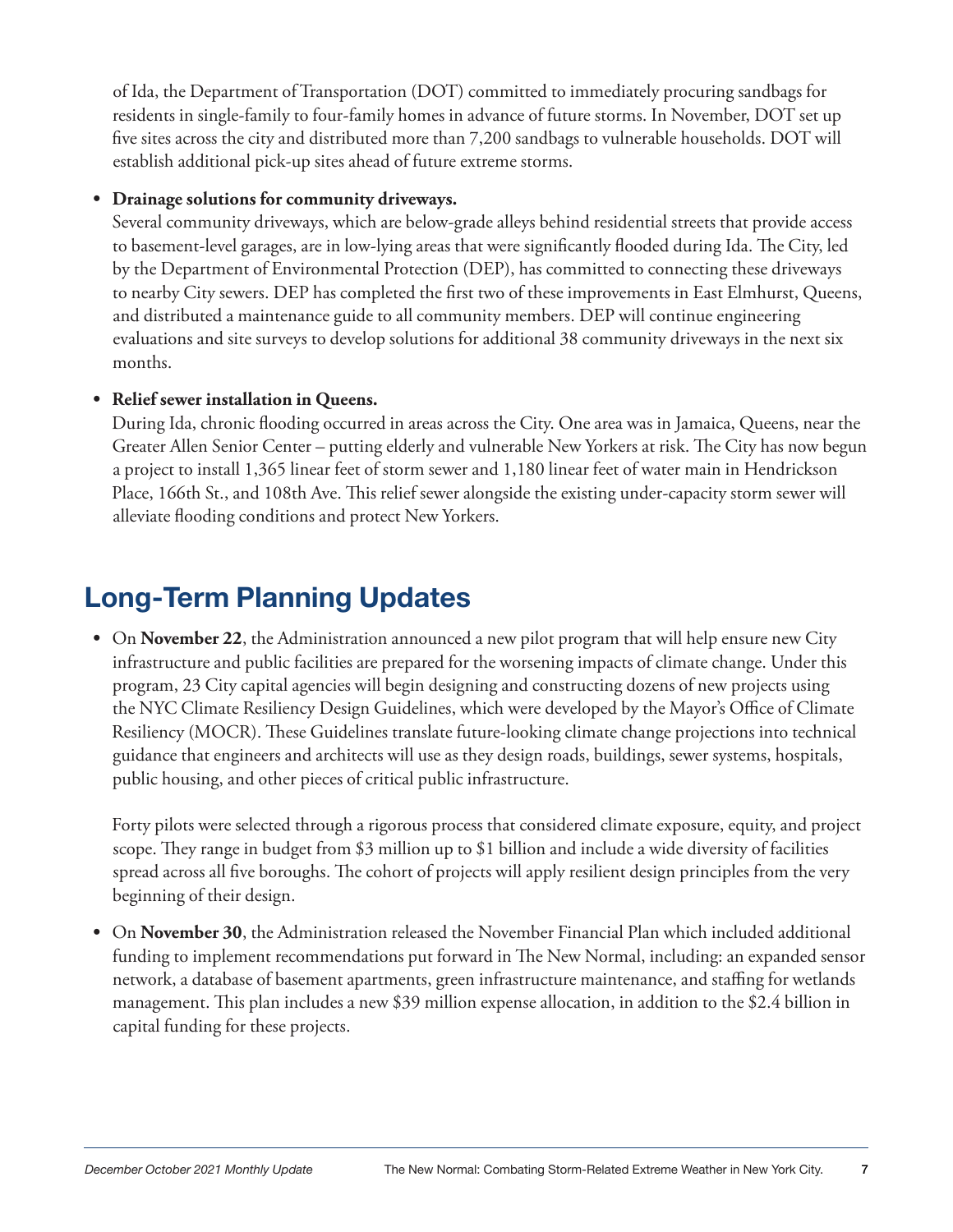# Update on Federal Support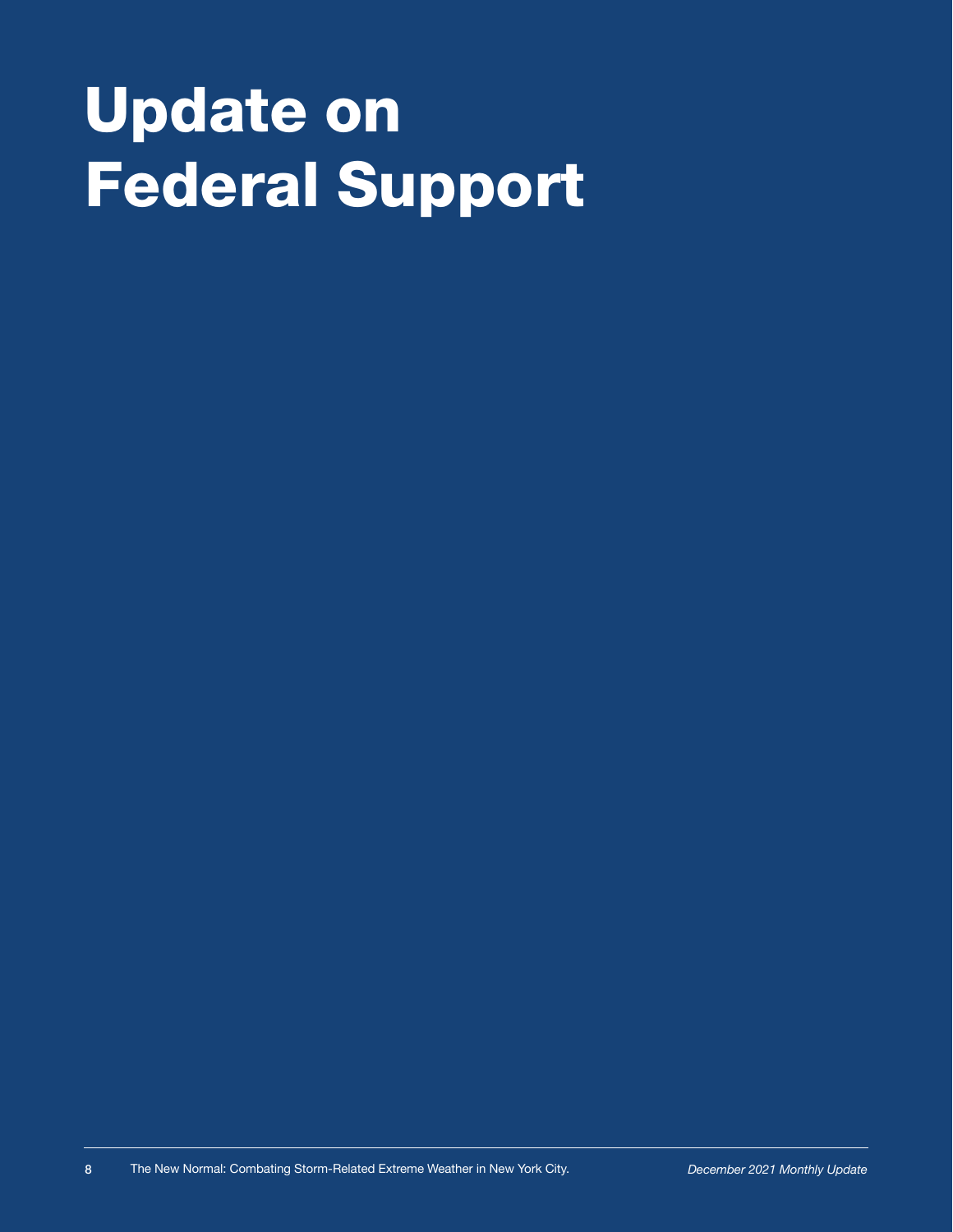On **November 15**, President Biden signed the \$1.2 trillion Infrastructure Investment and Jobs Act (IIAJ). This Act allocates unprecedented federal funding to resiliency work nationwide, and the Administration expects these funds will advance numerous NYC adaptation needs. While the Administration continues to determine with the Federal government the level of funding available to New York City, we expect this funding to be available for projects including:

- **• Neighborhood cloudburst projects**, which use innovative stormwater management approaches to transform open spaces and streetscapes to store rainwater and take pressure off the sewer system during heavy downpours, as described in The New Normal
- **• Tree planting** including creating cool corridors, urban reforestation and planting trees on public housing campuses
- **• Coastal protection**, such as implementation of projects as part of the Lower Manhattan Coastal Resiliency Strategy
- **• Wetlands acquisition and restoration**, prioritizing projects identified in the NYC Wetlands Management Framework
- **• Neighborhood planning**, looking to the newly-created Promoting Resilient Operations for Transformative, Efficient and Cost-saving Transportation (PROTECT) Grant Program to seed resiliency work in New York City's communities
- **• Climate science**, using funding allocated to NOAA to better understand climate risk
- **• Transportation and transit projects** to ensure that our transit and roadways are resilient to current and future extreme weather and sea level rise
- **• Household weatherization improvements** to reduce household energy use through installation of cost-effective energy savings programs
- **• Lead water distribution service line replacement**, which helps facilitate increasing the capacity of our drainage infrastructure as we replace old water mains and service lines.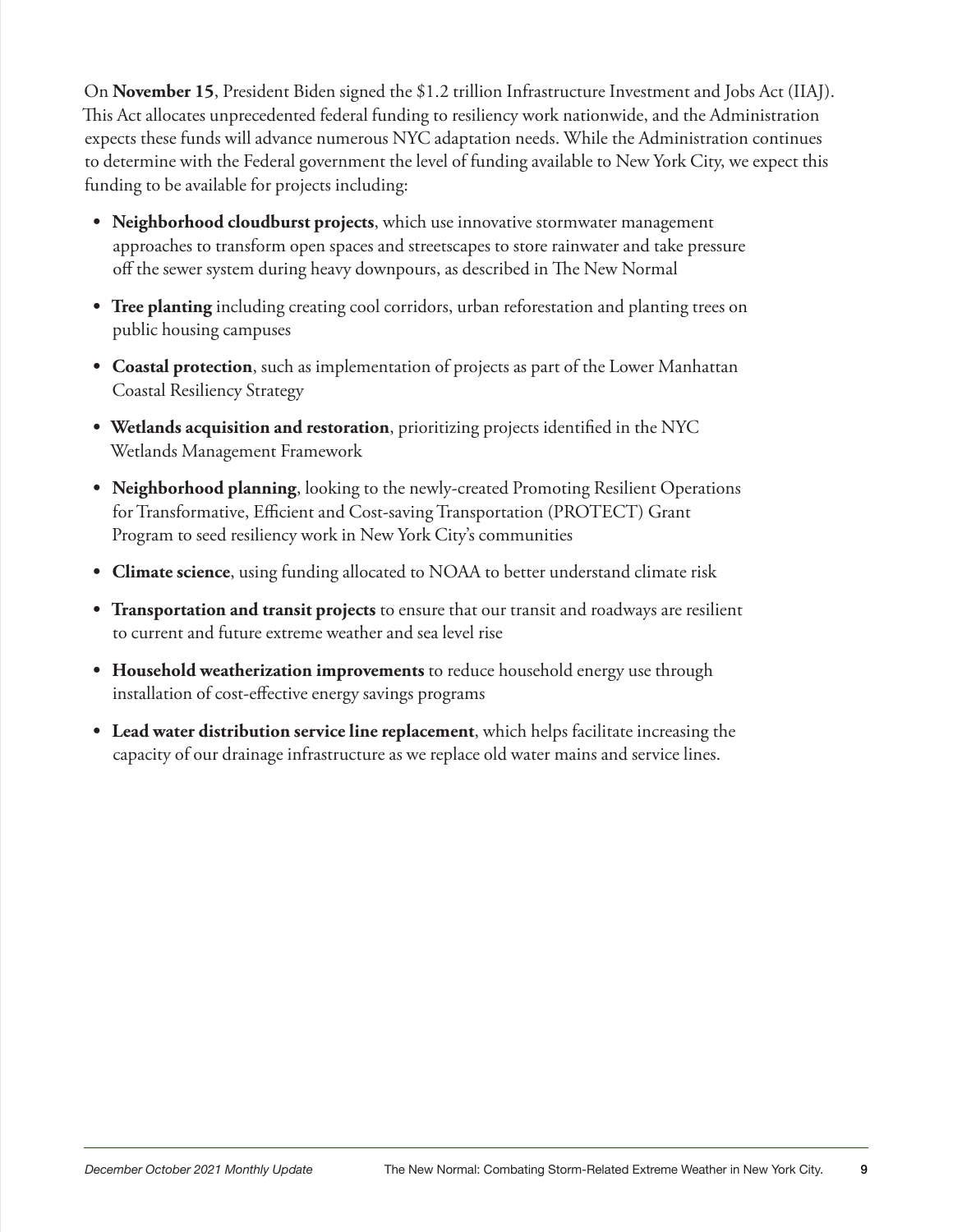# Update on All Initiatives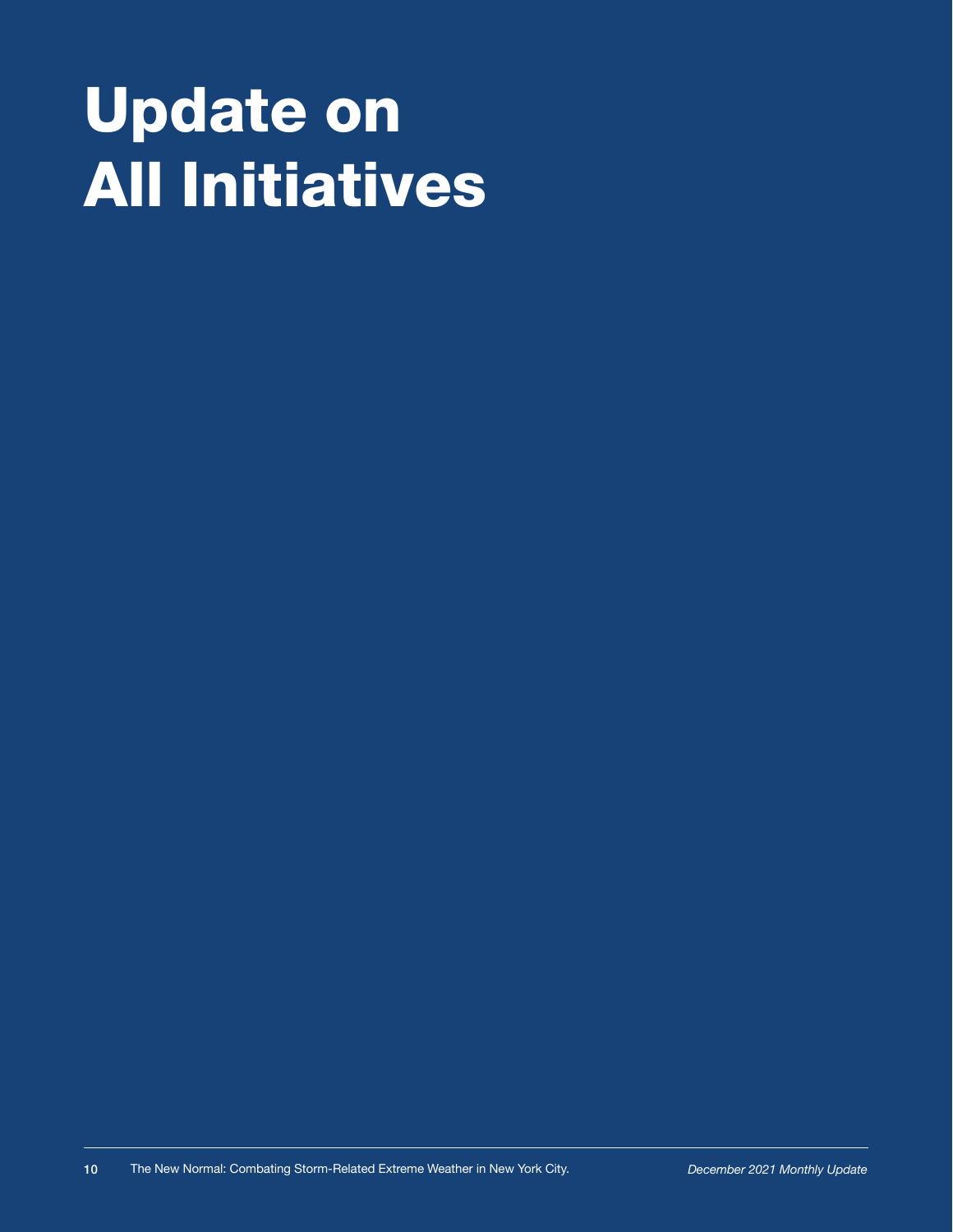| <b>Commitment Title</b>                                                   | <b>Agency Owner</b> | <b>Commitment Narrative</b>                                                                                                                                                                            |
|---------------------------------------------------------------------------|---------------------|--------------------------------------------------------------------------------------------------------------------------------------------------------------------------------------------------------|
| Response #1: Immediate enhancements to extreme weather communications.    |                     |                                                                                                                                                                                                        |
| 1. Extreme Weather Coordinator                                            | <b>MO</b>           | The new Extreme Weather Coordinator,<br>Deputy Mayor Wolfe, continues to work<br>closely with NYCEM and other agencies<br>to lead and organize extreme weather<br>responses.                           |
| 2. Increased mandatory evacuations                                        | MO, NYCEM           | New messaging is amplified as weather<br>conditions warrant.                                                                                                                                           |
| 3. Increased travel bans                                                  | MO, NYCEM           | New messaging is amplified as weather<br>conditions warrant.                                                                                                                                           |
| 4. Warning signage                                                        | DOT, NYCEM          | DOT installed flood warning signage<br>at 10 additional locations. By July 2022,<br>DOT will install warning signage at 100<br>flood-prone locations.                                                  |
| 5. Updating Early warning system                                          | MO, NYCEM           | The new messaging was shared during<br>the November 13 rainfall and wind event<br>to warn New Yorkers of potential storm<br>conditions. Messaging will continue to<br>be shared before weather events. |
| <b>Improved communication to homeowners:</b>                              |                     |                                                                                                                                                                                                        |
| 6. Creating Basement-specific<br>messaging and alerts                     | <b>NYCEM</b>        | New messaging is amplified as weather<br>conditions warrant.                                                                                                                                           |
| 7. Flooding guidance in DEP<br>communications                             | <b>DEP</b>          | DEP designed outreach materials and will<br>share the materials in March as part of<br>Flood Preparedness Week.                                                                                        |
| 8. Developing field-validated current<br>day stormwater flood maps        | DEP, MOCR           | DEP continues to review precipitation<br>scenarios modeled under the Citywide<br>Stormwater Resiliency effort.                                                                                         |
| 9. Expanding Flood Risk and Flood<br>Insurance Awareness in Inland Areas. | HPD, MOCR           | HPD and MOCR are designing materials<br>about flood risk and flood insurance<br>tailored for inland neighborhoods and<br>identifying priority inland neighborhoods<br>to expand outreach.              |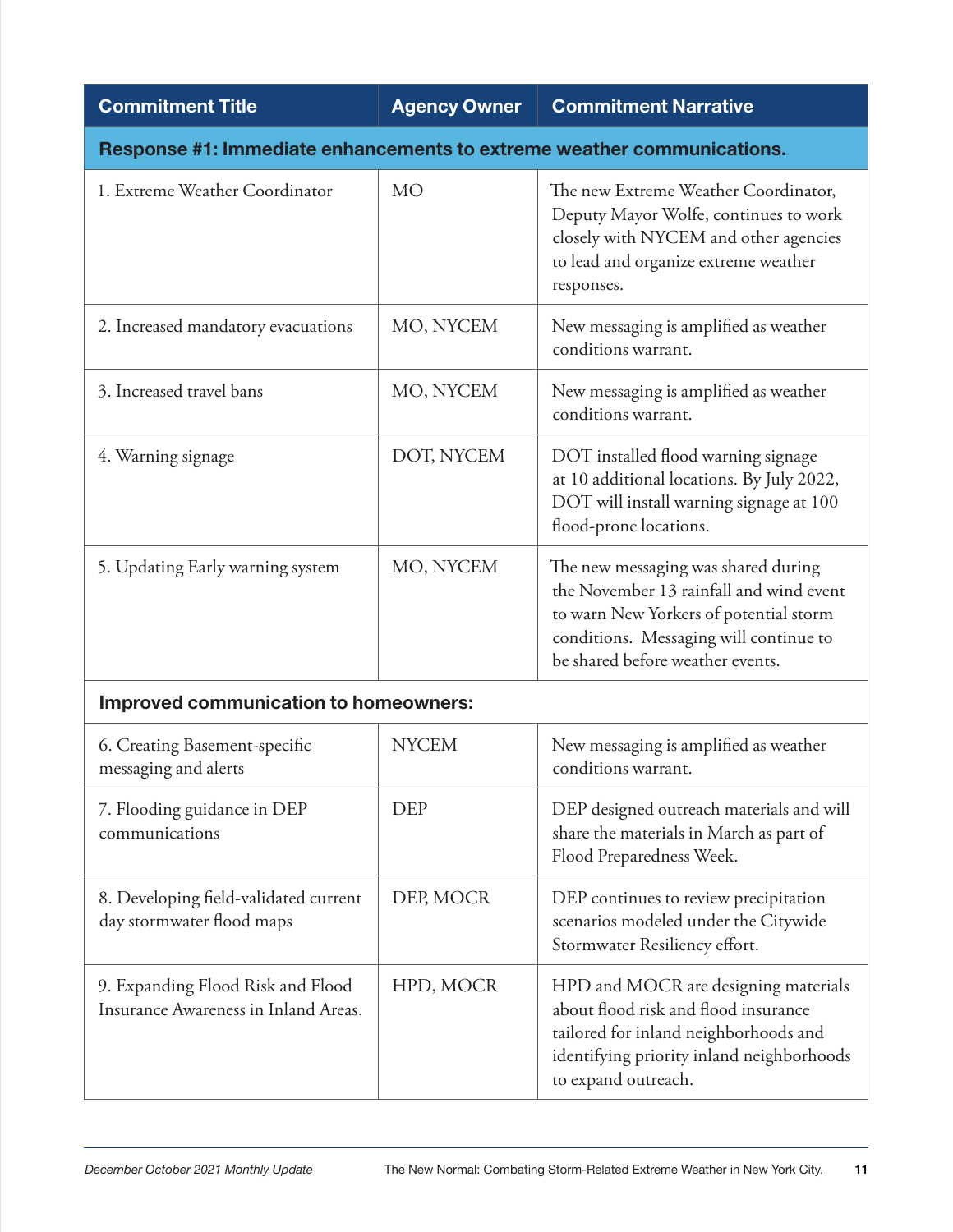| 10. Restarting FloodHelpNY<br>in-home resiliency audits and<br>financial counseling programs/<br>retrofits for 1-4 family homes | HPD, MOCR    | MOCR is coordinating with HPD and<br>the Center for NYC Neighborhoods<br>to identify priority neighborhoods for<br>audits and working to develop program<br>eligibility requirements.       |
|---------------------------------------------------------------------------------------------------------------------------------|--------------|---------------------------------------------------------------------------------------------------------------------------------------------------------------------------------------------|
| 11. Restarting vulnerable multifamily<br>building resiliency audits under<br>FloodHelpNY                                        | HPD, MOCR    | MOCR is developing flood mitigation<br>assessments that will apply to a wide-<br>range of HPD supervised developments.                                                                      |
| 12. Spreading the word on Zoning<br>for Coastal Flood Resiliency (ZCFR)<br>law.                                                 | <b>DCP</b>   | DCP prepared materials for the public<br>explaining zoning for coastal flood<br>resiliency and planning for resilient<br>neighborhoods at nyc.gov/zcfr.                                     |
| Improved communication in vulnerable communities:                                                                               |              |                                                                                                                                                                                             |
| 13. "Rainboots on the Ground"                                                                                                   | <b>NYCEM</b> | NYCEM is working with the NYC<br>Civic Engagement Commission to<br>release a joint RFP that will increase the<br>City's overall capacity for building and<br>sustaining community networks. |
| Improved communication and support for small business owners & commercial<br>property owners:                                   |              |                                                                                                                                                                                             |
| 14. Increasing communication pre<br>and post event                                                                              | NYCEM, SBS   | NYCEM is updating its Ready New<br>York materials to include more explicit<br>guidance for those with basement<br>apartments and other low-lying<br>properties.                             |
| 15. Expanding SBS Business PREP<br>(BPREP) citywide                                                                             | <b>SBS</b>   | SBS is currently developing new &<br>expanded online resiliency resources.<br>These will be integrated into regular<br>business education and resiliency services<br>in Q1 CY2022.          |
| 16. Expanding Small Business<br><b>Emergency Grant fund</b>                                                                     | <b>SBS</b>   | The NYC Small Business Emergency<br>Grant Program provided grants of up to<br>\$5,000 to small businesses that suffered<br>physical damage. SBS is reviewing best<br>way to expand.         |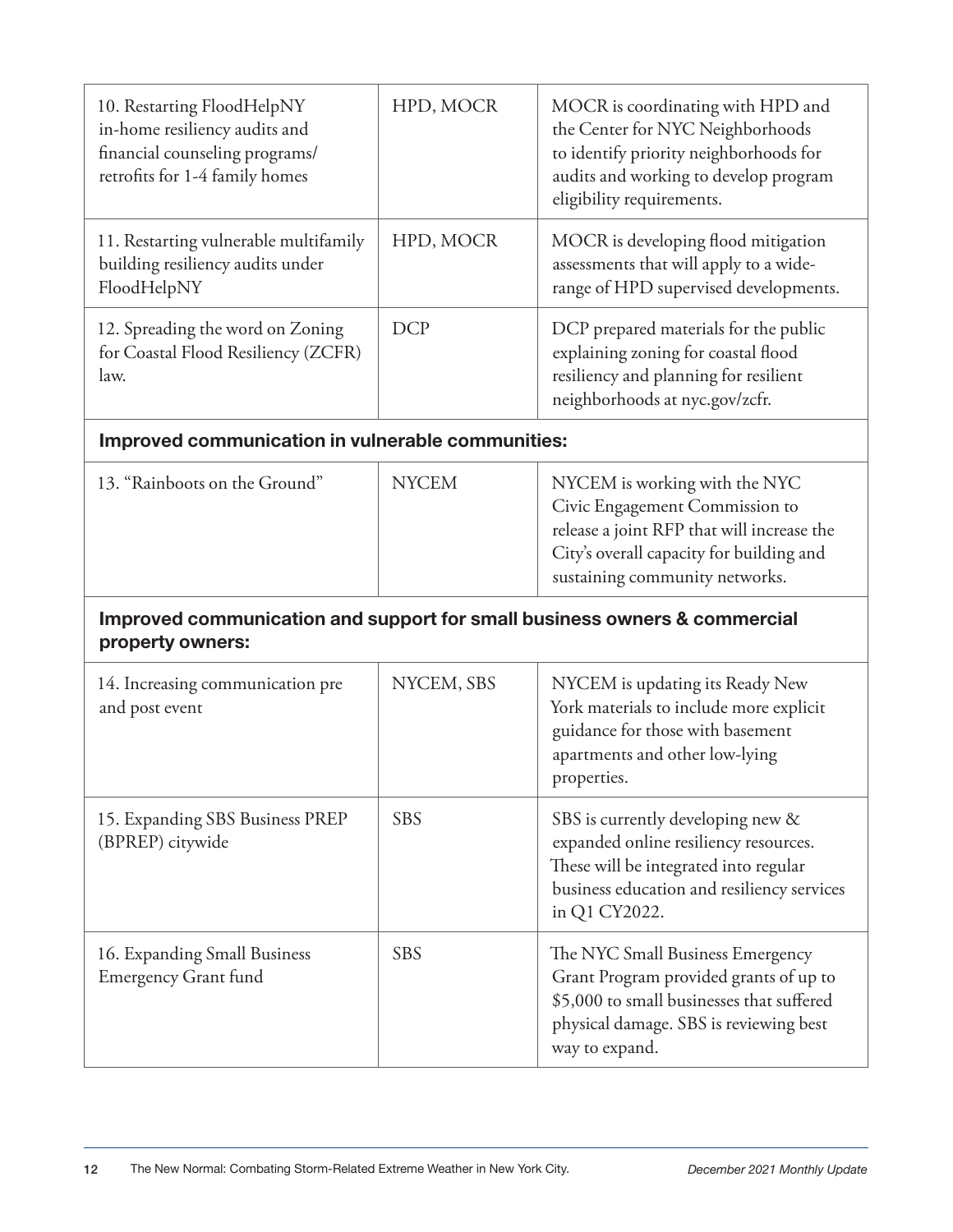| Response #2: Immediate enhancements to storm analysis & data initiatives.       |              |                                                                                                                                                                                                                                                                                                                                                                                                                                  |
|---------------------------------------------------------------------------------|--------------|----------------------------------------------------------------------------------------------------------------------------------------------------------------------------------------------------------------------------------------------------------------------------------------------------------------------------------------------------------------------------------------------------------------------------------|
| 1. Expand the Flood Sensor<br>Networkcitywide                                   | <b>MOCR</b>  | FloodNet completed the sensor<br>deployment in South Williamsburg and<br>is planning for a deployment of sensors<br>in Red Hook and the Rockaways by<br>early December. MOCR developed a<br>list of priority locations for subsequent<br>deployments before the end of the year.                                                                                                                                                 |
| 2. Enable real-time crisis information<br>via drone data                        | <b>NYCEM</b> | NYCEM is drafting a RFP to find suitable<br>drone service vendors.                                                                                                                                                                                                                                                                                                                                                               |
| 3. Citywide map of combined<br>flood risk and model of all flooding<br>hazards. | DEP, MOCR    | MOCR and DEP are developing a RFP<br>and continue to coordinate with the New<br>York City Panel on Climate Change to<br>resolve methodological questions about<br>the best way to pursue a compound flood<br>map.                                                                                                                                                                                                                |
| 4. Partner with private weather<br>forecasting service                          | <b>NYCEM</b> | NYCEM continues to incorporate the<br>private weather vendor into its routine<br>operations for forecasts and situational<br>awareness.                                                                                                                                                                                                                                                                                          |
| 5. Develop a Coastal Flood<br>Vulnerability Index.                              | <b>MOCR</b>  | MOCR continues coordination with<br>the New York City Panel on Climate<br>Change to recommend the most credible<br>indicators of coastal vulnerability. MOCR<br>added the initiative to develop a Coastal<br>Flood Vulnerability Index as a priority<br>item to an existing Town + Gown RFP,<br>which is set to release in December 2021.                                                                                        |
| 6. Improve projections of future<br>extreme precipitation                       | <b>MOCR</b>  | MOCR began discussions with DEP,<br>NPCC, NYSERDA, and the New York<br>State Climate Impacts Assessment to<br>organize a workshop in early 2022 to<br>elicit expert opinion on preliminary<br>projections and to adopt preliminary<br>Intensity, Duration, Frequency curves for<br>use by DEP in stormwater planning. The<br>workshop is an integral part of the Town<br>+ Gown RFP which is set to release in<br>December 2021. |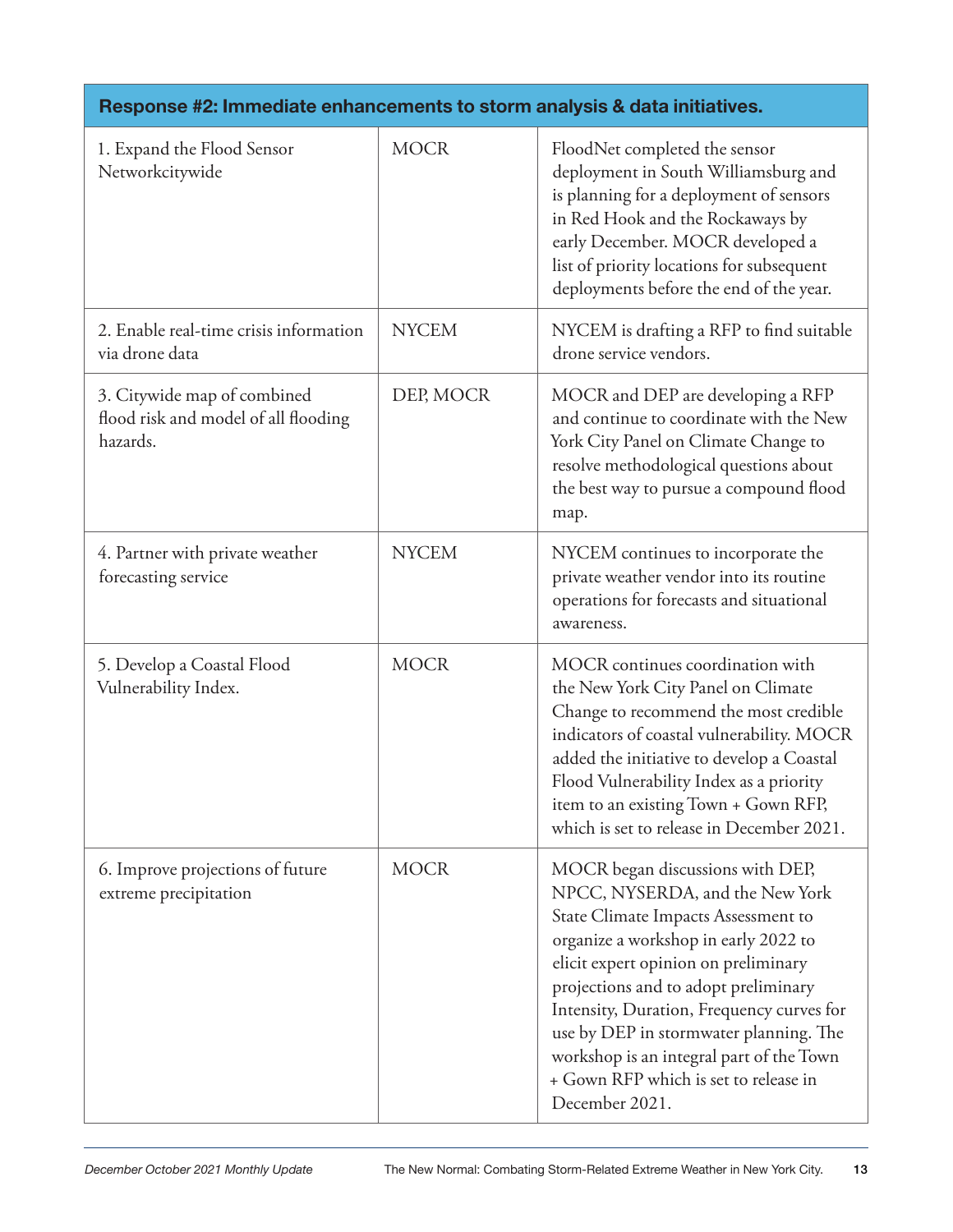| 7. Modeling and mapping initiatives<br>based on Ida to increase readiness          | <b>MOCR</b> | MOCR is meeting weekly with FEMA<br>and USGS to review progress with<br>mapping from the High-Water Marks,<br>and along with NYCEM, is investigating<br>the possibility of using NYPD<br>counterterrorism camera footage to help<br>map flooding extent.                                                                                                                                                                                                                                                                                                           |
|------------------------------------------------------------------------------------|-------------|--------------------------------------------------------------------------------------------------------------------------------------------------------------------------------------------------------------------------------------------------------------------------------------------------------------------------------------------------------------------------------------------------------------------------------------------------------------------------------------------------------------------------------------------------------------------|
| Response #3: Immediate enhancements to city and household infrastructure.          |             |                                                                                                                                                                                                                                                                                                                                                                                                                                                                                                                                                                    |
| <b>Citywide</b>                                                                    |             |                                                                                                                                                                                                                                                                                                                                                                                                                                                                                                                                                                    |
| 1. Accelerating the short-term<br>Stormwater Resiliency Plan (various<br>projects) | <b>MOCR</b> | Expanding pre-storm mitigation areas:<br>NYCEM is currently hosting agency<br>input workshops to identify pre-storm<br>mitigation areas and identify next<br>steps.<br>Establishing a framework for<br>cloudburst neighborhoods: MOCR<br>and DEP continue progress with<br>the Interagency Cloudburst Task<br>Force. The framework is under<br>development to identify areas where<br>cloudburst planning for grey and<br>green infrastructure is feasible from a<br>technical perspective, can be quickly<br>deployed, and prioritizes vulnerable<br>populations. |
| 2. Accelerating "high-level" storm<br>sewer upgrades                               | <b>DEP</b>  | Capital Program management is currently<br>preparing SE883, a High-Level Storm<br>Sewer (HLSS) project in Bensonhurst,<br>Brooklyn, tentatively scheduled for<br>FY25/26. There are several other HLSS<br>projects scheduled in the 10-year plan for<br>South East Queens (SEQ).                                                                                                                                                                                                                                                                                   |
| 3. Expanding the porous pavement<br>program                                        | <b>DEP</b>  | DEP is working with DDC to bring<br>onboard a consulting firm from a<br>Requirements Contract to begin<br>feasibility studies and subsequently<br>geotechnical investigations in the Bronx.                                                                                                                                                                                                                                                                                                                                                                        |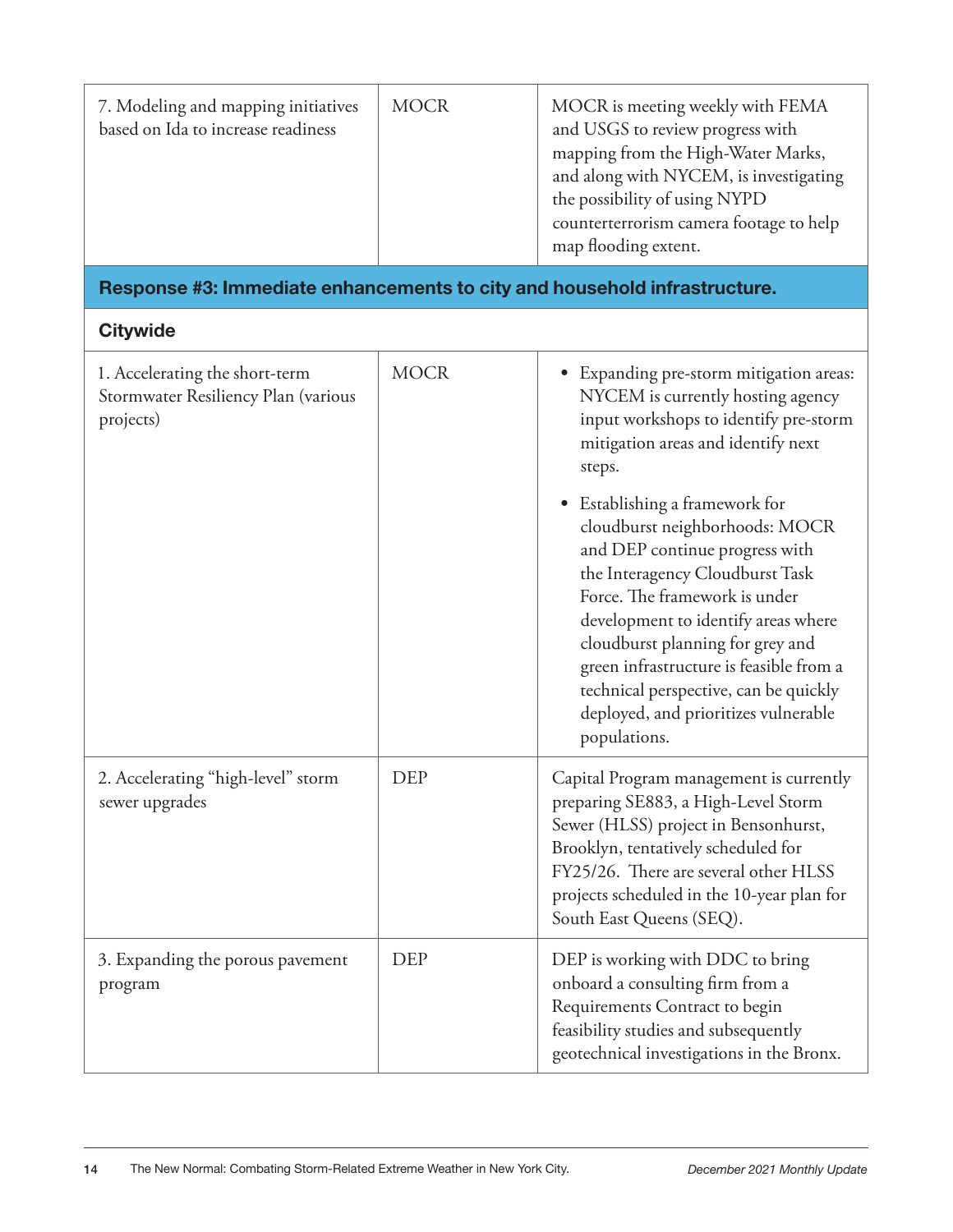| 4. Increasing catch basin<br>inspectionfrequency in commercial<br>areas                | <b>DEP</b>   | DEP is finalizing the optimized<br>inspection plan that will help reduce<br>flooding caused by clogged catch basins<br>with estimated completion by December<br>2021. DEP is participating in hiring pools<br>through December 2021 to expand the<br>catch basin inspection program by adding<br>30 additional inspections. Projected<br>onboarding will start in January 2021. |
|----------------------------------------------------------------------------------------|--------------|---------------------------------------------------------------------------------------------------------------------------------------------------------------------------------------------------------------------------------------------------------------------------------------------------------------------------------------------------------------------------------|
| 5. Deployable barriers in<br>non-drainage areas                                        | <b>DEP</b>   | DEP purchased two types of deployable<br>flood barriers for testing and distribution<br>to residents in the East Elmhurst area.<br>DEP is collaborating with NYCEM<br>and developing a residential guide for<br>deployable barrier usage.                                                                                                                                       |
| 6. 20 additional Trust for Public<br>Land Playgrounds                                  | <b>SCA</b>   | SCA is continuing the site selection<br>process to identify 20 additional Trust for<br>Public Land playgrounds by 2025.                                                                                                                                                                                                                                                         |
| 7. Expanding NYCHA's Green<br>Infrastructure (GI) program to 7<br>additional campuses. | <b>NYCHA</b> | NYCHA and DEP continue to work<br>together to develop solutions for the site<br>to be constructed jointly.                                                                                                                                                                                                                                                                      |
|                                                                                        |              | For the sites NYCHA will manage:                                                                                                                                                                                                                                                                                                                                                |
|                                                                                        |              | One site: the conceptual designs are<br>underway.                                                                                                                                                                                                                                                                                                                               |
|                                                                                        |              | One site will be designed and built-in<br>conjunction with the execution of a<br>comprehensive modernization at the<br>development                                                                                                                                                                                                                                              |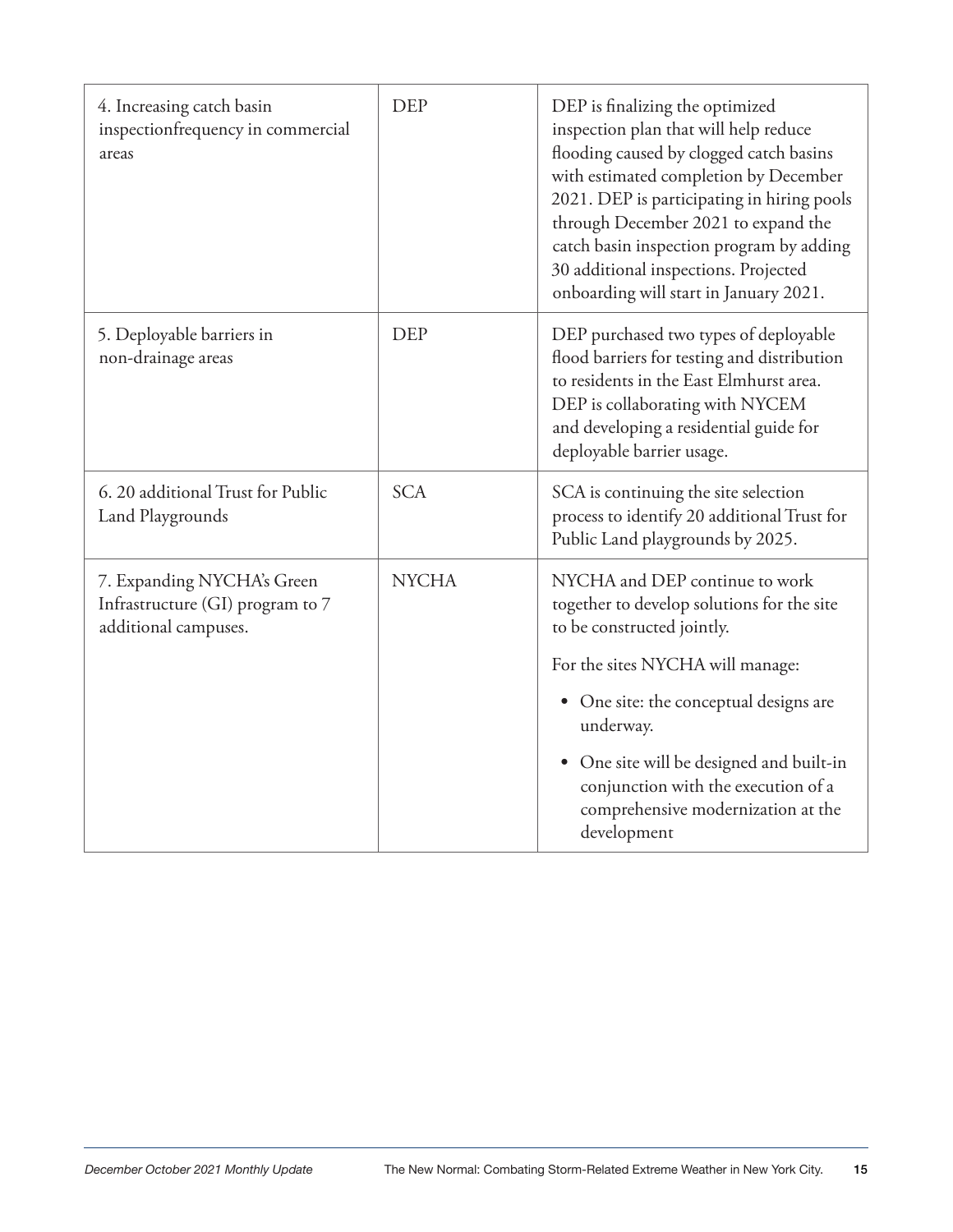| 8. Accelerating additional GI<br>projects citywide                                            | DDC, DEP    | DEP and DDC kicked-off a bi-weekly<br>task force to review DDC-managed green<br>and grey projects for acceleration and<br>discuss strategies for their advancement.<br>DDC has five overall project areas that<br>have been organized into 13 construction<br>projects:       |
|-----------------------------------------------------------------------------------------------|-------------|-------------------------------------------------------------------------------------------------------------------------------------------------------------------------------------------------------------------------------------------------------------------------------|
|                                                                                               |             | Right-of-Way GI in Whitestone and<br>Bayside (1 project)                                                                                                                                                                                                                      |
|                                                                                               |             | Permeable pavement in Gravesend<br>Bay Tributary area (7 projects, 2 of<br>which will be design-build)                                                                                                                                                                        |
|                                                                                               |             | Right-of-Way GI in Prospect Lefferts,<br>East Flatbush, and Canarsie (3<br>projects)                                                                                                                                                                                          |
|                                                                                               |             | Bronx permeable pavement (feasibility<br>analysis and 1 design-build project)                                                                                                                                                                                                 |
|                                                                                               |             | Stormwater Management in<br>Southeast Queens (1 project)                                                                                                                                                                                                                      |
| 9. Creating a Stormwater Project<br>Delivery Task Force                                       | DDC, DEP    | The Task Force has held biweekly<br>meetings since kicking off in mid-October.<br>The Task Force is on track to provide<br>comprehensive recommendations to<br>streamline site investigations, design, and<br>permitting to expedite critical projects by<br>the end of 2021. |
| 10. Investigating the impact of all<br>climate hazards on the City's social<br>infrastructure | <b>MOCR</b> | The draft scope of work and preliminary<br>spatial analysis is underway. The<br>categorization of facilities for assessment<br>is complete. The Task Force is expected to<br>kick off in early 2022.                                                                          |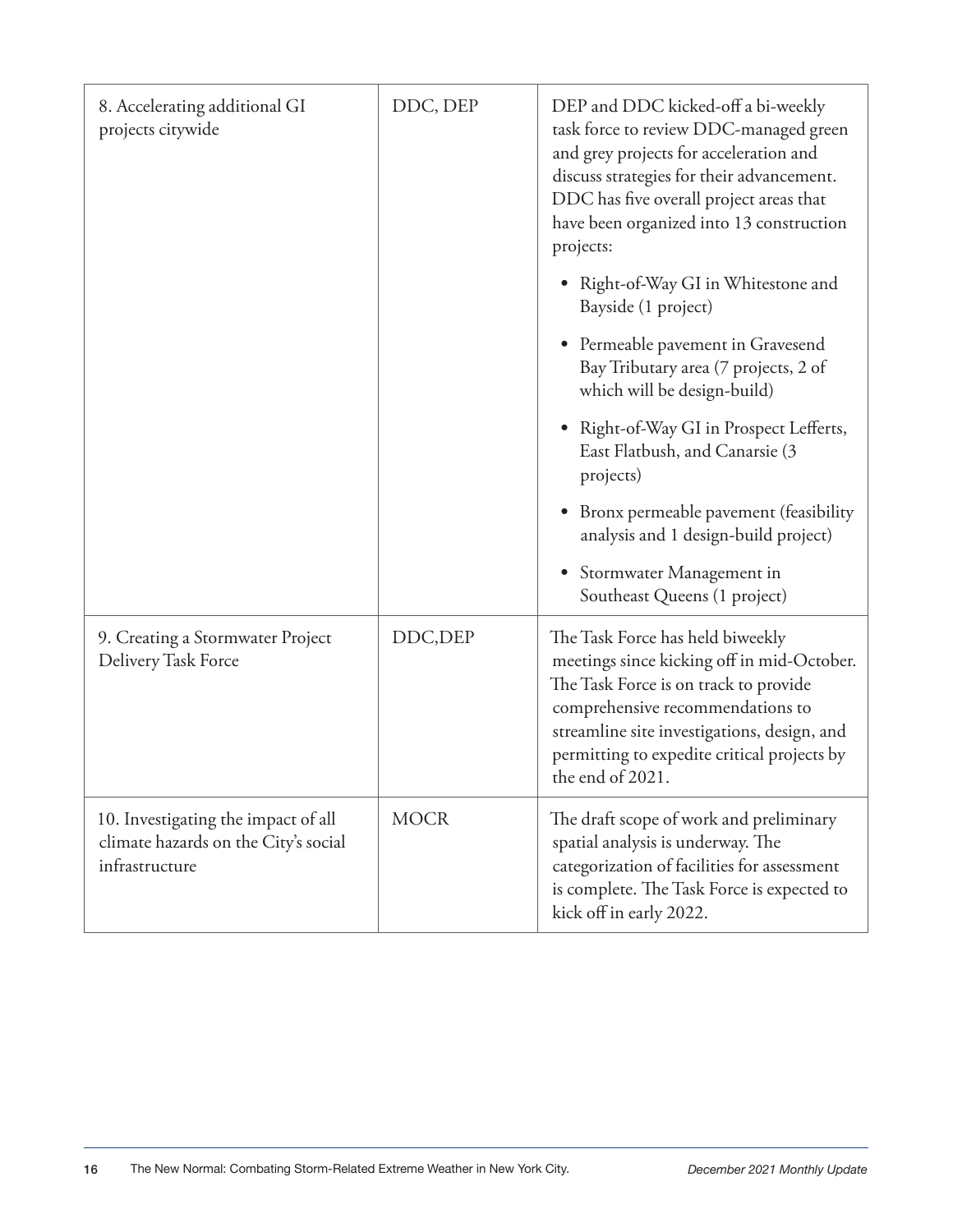| <b>Household</b>                                                                                           |              |                                                                                                                                                                                                                                                                                                                                                                         |
|------------------------------------------------------------------------------------------------------------|--------------|-------------------------------------------------------------------------------------------------------------------------------------------------------------------------------------------------------------------------------------------------------------------------------------------------------------------------------------------------------------------------|
| 1. Studying expanding backwater<br>valve installations to prevent sewer<br>backups into private properties | MOCR, DEP    | The draft scope of work and MOU with<br>NYCEM are in development. The RFP<br>will be released in late December/early<br>January as soon as NYCEM's new Master<br>Service Agreement procurement vehicle<br>is established. Grant funding was received<br>to study expanding backwater valve<br>installations. Procurement for the study<br>will happen in December 2021. |
| 2. Offering residents sandbags<br>pre-storm                                                                | <b>DOT</b>   | DOT has distributed 8,673 sandbags to<br>date and held a week of distribution sites<br>for NYers to pick up sandbags                                                                                                                                                                                                                                                    |
| Response #4: Keeping New Yorkers in basements and cellars safe                                             |              |                                                                                                                                                                                                                                                                                                                                                                         |
| 1. Creating a database of subgrade<br>spaces Citywide                                                      | MOCR, DCP    | DCP and MOCR continue to develop<br>the project scope. DCP will discuss<br>the project with the consultant team in<br>December.                                                                                                                                                                                                                                         |
| 2. Providing enhanced<br>communications to basement<br>occupants, immediately                              | <b>NYCEM</b> | NYCEM will use the results of the<br>basement database survey to encourage<br>basement occupants to sign up for the<br>City's mass notification system, through<br>which alerts can be pushed directly in real-<br>time.                                                                                                                                                |
| 3. Enhancing NYPD/FDNY first<br>responder readiness for basement<br>evacuations                            | FDNY, NYPD   | NYPD continues to train members from<br>the Critical Response Group and Strategic<br>Response Group in Urban Water Rescue.<br>There are no additional evacuation drills<br>scheduled at this time.                                                                                                                                                                      |
| 4. Contracting trusted CBOs to<br>reach at-risk residents door-to-door.                                    | <b>NYCEM</b> | DoITT created a database and canvassers<br>are going door-to-door in hard-hit areas<br>to identify basement tenants.                                                                                                                                                                                                                                                    |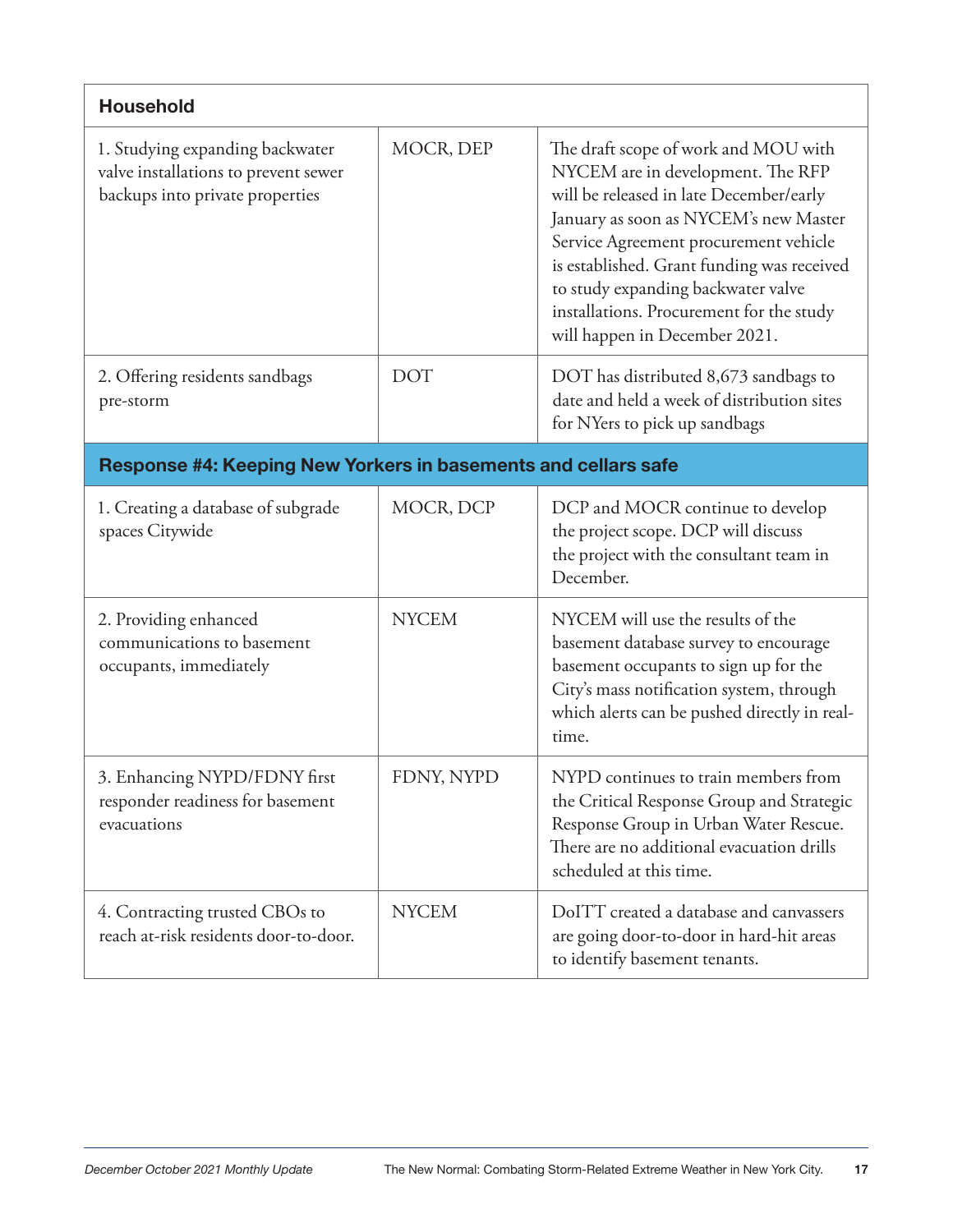| 5. Finding drainage solutions for<br>community driveways                       | <b>DEP</b> | Construction of the second alley, East<br>Elmhurst at 86th Street area has been<br>completed. A maintenance guide<br>will be created and distributed to<br>the homeowners for the alley way<br>construction locations.                                                                                                                                                                                                                                                                                                                                                                                  |
|--------------------------------------------------------------------------------|------------|---------------------------------------------------------------------------------------------------------------------------------------------------------------------------------------------------------------------------------------------------------------------------------------------------------------------------------------------------------------------------------------------------------------------------------------------------------------------------------------------------------------------------------------------------------------------------------------------------------|
| 7. Working group to consider<br>regulatory changes and<br>programmatic support | <b>MO</b>  | The City has identified and brought<br>together a working group to expand the<br>basement pilot program, comprised of<br>representatives across city agencies and<br>outside experts. The working group is<br>drafting an amnesty program that will<br>seek to encourage owners of basement<br>apartments to legalize existing basements,<br>while ensuring that the basements<br>legalized are safe places to live. The<br>City and working group have begun<br>the process of involving stakeholders<br>in City agencies and in the broader<br>housing community to determine safety<br>requirements. |
| Response #5: Long-term infrastructure improvements                             |            |                                                                                                                                                                                                                                                                                                                                                                                                                                                                                                                                                                                                         |
| 1. Improving our legacy sewer system<br>for the future (various projects)      | <b>DEP</b> | DEP continues to evaluate the current<br>drainage planning process for revision<br>and sewer projects for expansion. Once<br>completed, DEP will use the existing<br>conditions citywide drainage model to<br>evaluate where parts of the system would<br>result in flooding in extreme conditions to<br>inform response and feasibility for Capital<br>projects.                                                                                                                                                                                                                                       |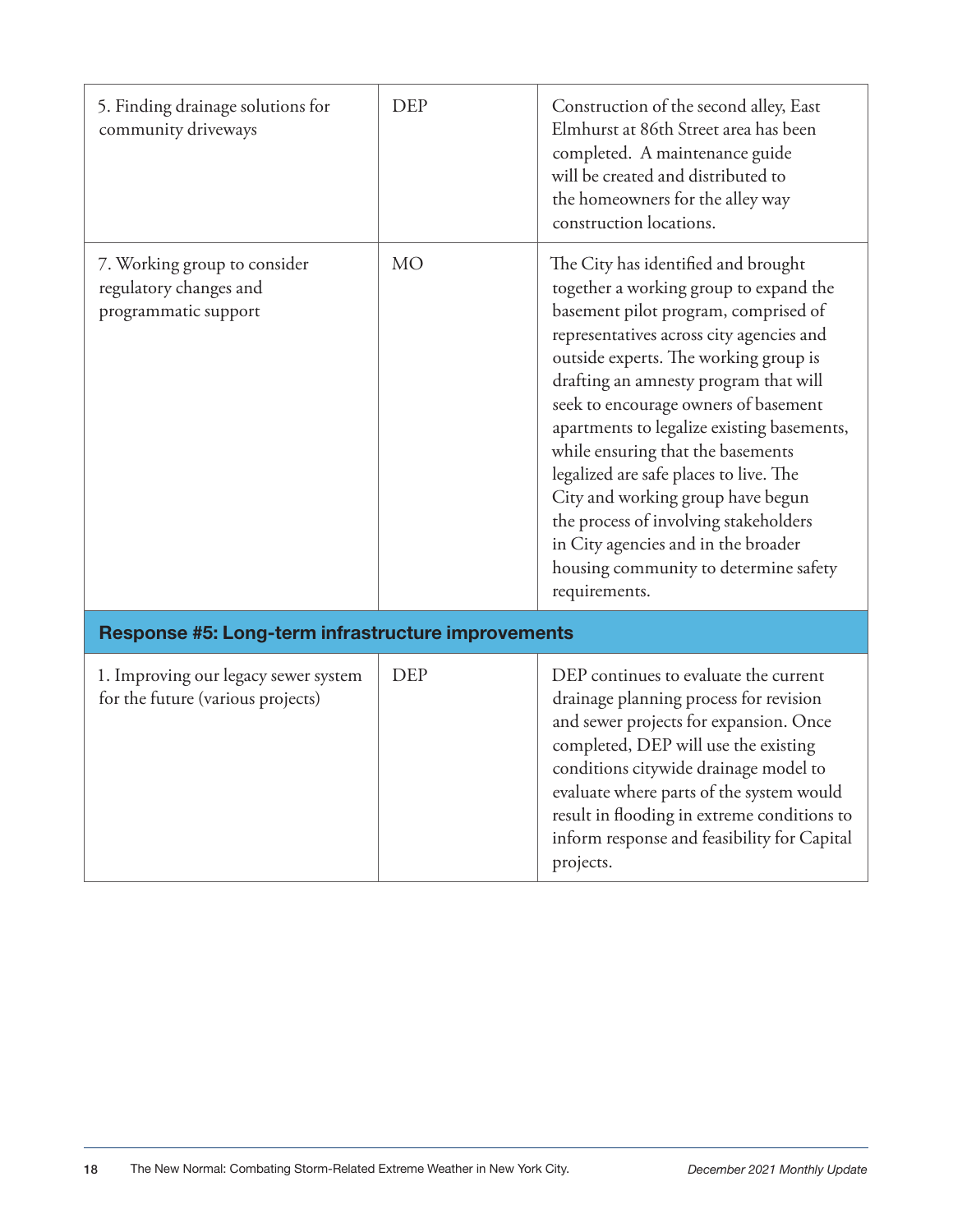| 2. Continuing the integration of<br>Bluebelts (various projects)                                                                   | <b>DEP</b>  | The Citywide Bluebelt mapping feasibility<br>analysis is underway, depicting potential<br>Bluebelt locations anticipated at the end<br>of Spring 2022. Three Bluebelts projects<br>in the Mid-Staten Island area are under<br>construction with two expected to be<br>complete by Spring 2022 and the third by<br>Fall 2023. A fourth Bluebelt will enter the<br>bid process soon, expected to be awarded<br>by the end of FY21. |
|------------------------------------------------------------------------------------------------------------------------------------|-------------|----------------------------------------------------------------------------------------------------------------------------------------------------------------------------------------------------------------------------------------------------------------------------------------------------------------------------------------------------------------------------------------------------------------------------------|
| 3. Tibbets Brook stream daylighting                                                                                                | DEP         | DEP is continuing to advance the<br>design in collaboration with Parks and<br>community stakeholders. DEP is also<br>working closely with Law, DCAS, and<br>Parks to acquire the CSX lots.                                                                                                                                                                                                                                       |
| 4. Accelerating the long-term<br>Stormwater Resiliency Plan (various<br>projects)                                                  | <b>MOCR</b> | Future rainfall intensity projections:<br>$\bullet$<br>See Task 2.6 above.<br>New drainage standard: DEP<br>$\bullet$<br>continues to evaluate current drainage<br>planning process for revision and<br>sewer projects for expansion.                                                                                                                                                                                            |
| 5. Providing transformational,<br>neighborhood-scale stormwater<br>strategies to "cloudburst"<br>neighborhoods (various projects). | <b>DEP</b>  | Identification of additional cloudburst<br>neighborhoods and priority projects is<br>continuing. An interagency meeting was<br>held to solicit feedback, and DEP and<br>MOCR continue to assess physical risk<br>and social vulnerability.                                                                                                                                                                                       |
| 6. Implementing the East<br>HarlemCloudburst Resiliency<br>Project.                                                                | NYCHA, DEP  | The FEMA-funded feasibility study is<br>nearing completion and an application<br>was submitted to FEMA for full design<br>and construction funding.                                                                                                                                                                                                                                                                              |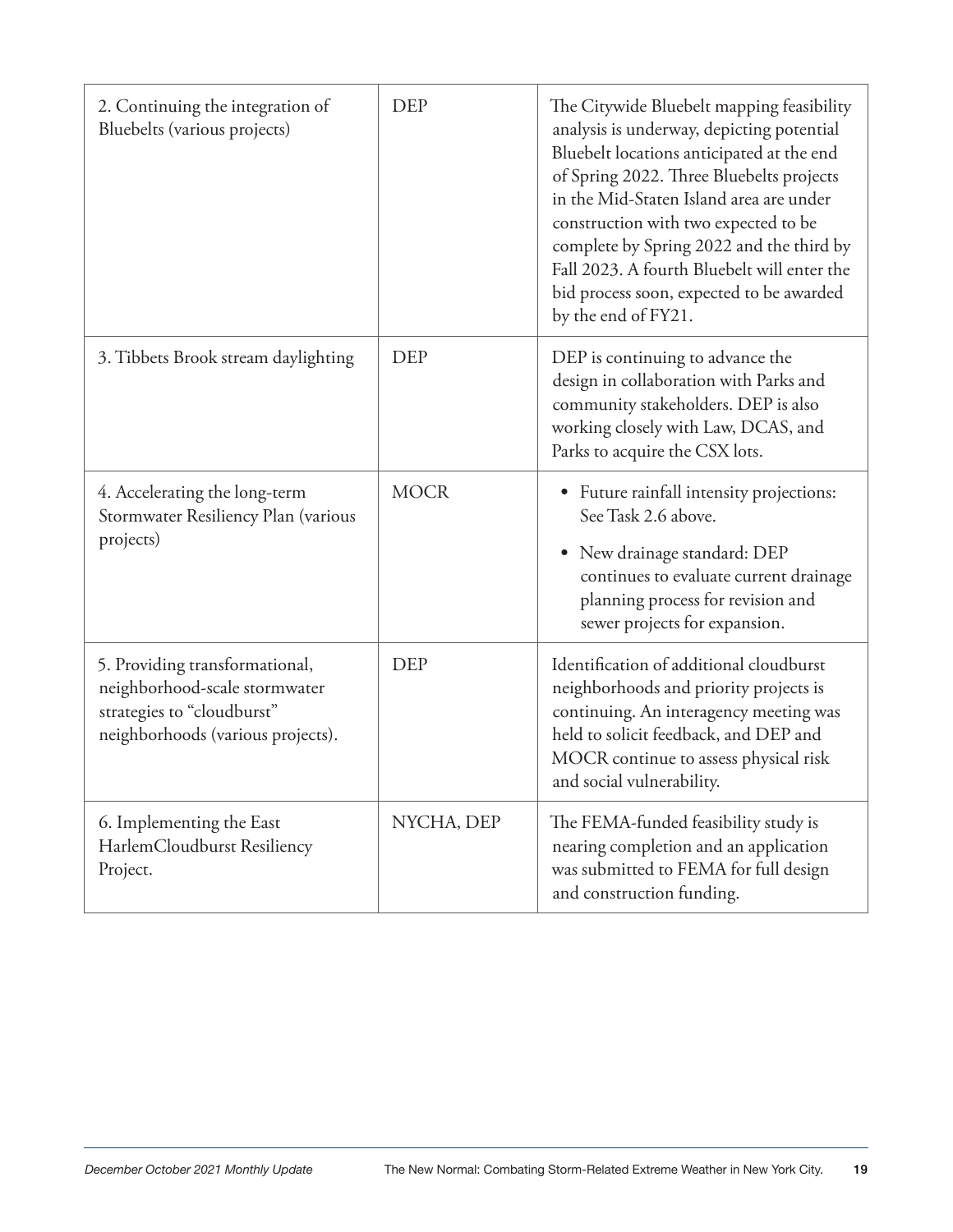| 7. Implementing the Wetlands<br>Management Framework (various<br>projects)                                                  | <b>DPR</b>        | In November, Parks began identifying<br>project team members and reviewing the<br>conceptual scope and implementation<br>strategies for three new wetland projects.<br>At Bridge Parks South, to expedite<br>the work and reduce construction<br>conflicts, DPR is doing additional field<br>reconnaissance.                                                                                                                            |
|-----------------------------------------------------------------------------------------------------------------------------|-------------------|-----------------------------------------------------------------------------------------------------------------------------------------------------------------------------------------------------------------------------------------------------------------------------------------------------------------------------------------------------------------------------------------------------------------------------------------|
|                                                                                                                             |                   | At Ramblersville, DPR discussed steps<br>needed for the property to be transferred<br>to parks and learned that the needed<br>meets and bounds surveys can occur<br>concurrently with the surveys for design.<br>At Hammonds Cove, DPR is beginning<br>the conceptual design refinement.                                                                                                                                                |
| 8. Adding stormwater green<br>infrastructure in parks.                                                                      | <b>DPR</b>        | In November DPR started surveying to<br>initiate next steps.                                                                                                                                                                                                                                                                                                                                                                            |
| 9. Investigating the impacts of sea<br>level rise and extreme weather on<br>housing.                                        | <b>MOCR</b>       | MOCR is outlining a draft scope to<br>inform an interagency team that will<br>undertake this assessment. The review<br>will incorporate climate risk information,<br>building damage assessments, vulnerable<br>typologies (with a special focus on<br>subsidized affordable housing stock). This<br>work will prioritize capital investments<br>and programs that will reduce risk<br>exposure and improve resident risk<br>awareness. |
| 10. Updating building, electrical,<br>plumbing, and zoning codes to<br>address precipitation risks and<br>coastal flooding. | MOCR, DCP,<br>DOB | MOCR continues to coordinate the<br>evaluation of proposed code updates<br>together with DCP and DOB. MOCR is<br>reviewing options for engaging technical<br>recommendations, including a FEMA<br>Mitigation Assessment Team (MAT), as<br>well as an engineering consultant study.                                                                                                                                                      |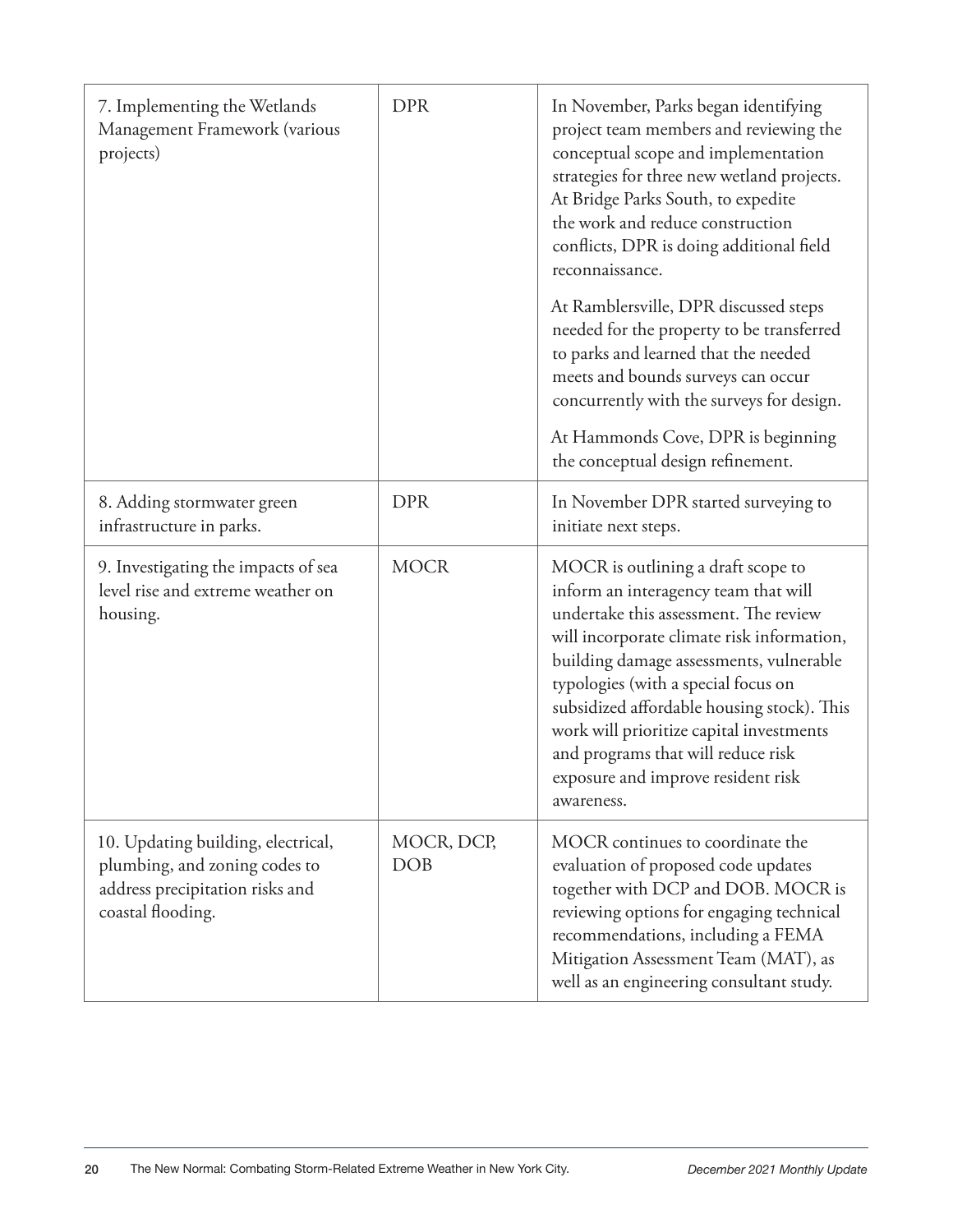| 11. Evaluating stormwater fees                          | <b>DEP</b>    | DEP is continuing to progress the<br>Sustainable Rate Structure Study,<br>including convening Advisory Group<br>meetings, to ensure robust stakeholder<br>engagement, dialogue, and feedback<br>throughout the study. DEP is currently<br>completing an in-depth revenue<br>requirements analysis. The revenue<br>requirements analysis will be the basis for<br>analyzing various water and wastewater<br>rate structure options. |
|---------------------------------------------------------|---------------|------------------------------------------------------------------------------------------------------------------------------------------------------------------------------------------------------------------------------------------------------------------------------------------------------------------------------------------------------------------------------------------------------------------------------------|
| <b>Response #6: Working with partners in government</b> |               |                                                                                                                                                                                                                                                                                                                                                                                                                                    |
| 1. Formalizing an MTA Taskforce                         | DEP, DOT, MTA | DEP, DOT, and MTA continue to meet<br>weekly to exchange data on chronic<br>flooding locations, schedule joint<br>inspections, and identify solutions to<br>mitigate flooding. To date, agencies met<br>in the field 10 times and completed 34<br>site inspections.                                                                                                                                                                |